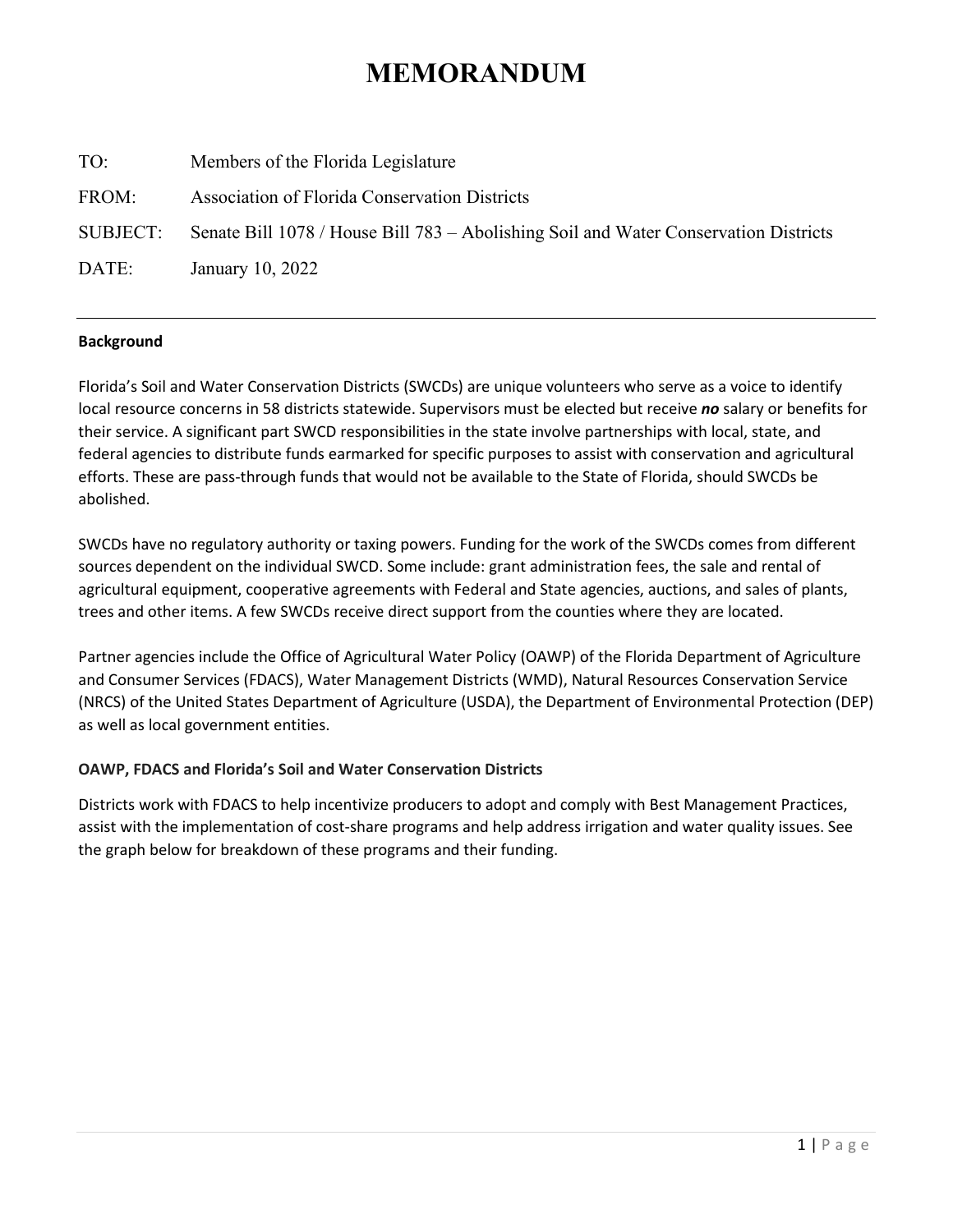

SWCDs play an important role in ensuring funds are distributed appropriately and within the bounds of grant and funding requirements. The FDACS funds managed by the Soil & Water Conservation Districts generate less than 5% in administrative fees for the services provided.

# **NRCS and Florida's Soil and Water Conservation Districts**

Local Working Groups (LWG) are coordinated by AFCD and led by the SWCDs to inform NRCS of local natural resource priorities. NRCS uses the information gathered to tailor funding to the needs of specific areas of the state. This ensures *local control* of federal dollars so that programs and projects most beneficial to local conservation needs in Florida are prioritized.

NRCS funding statewide for agricultural conservation cost-share programs (EQIP and CSP) is below. See chart below.